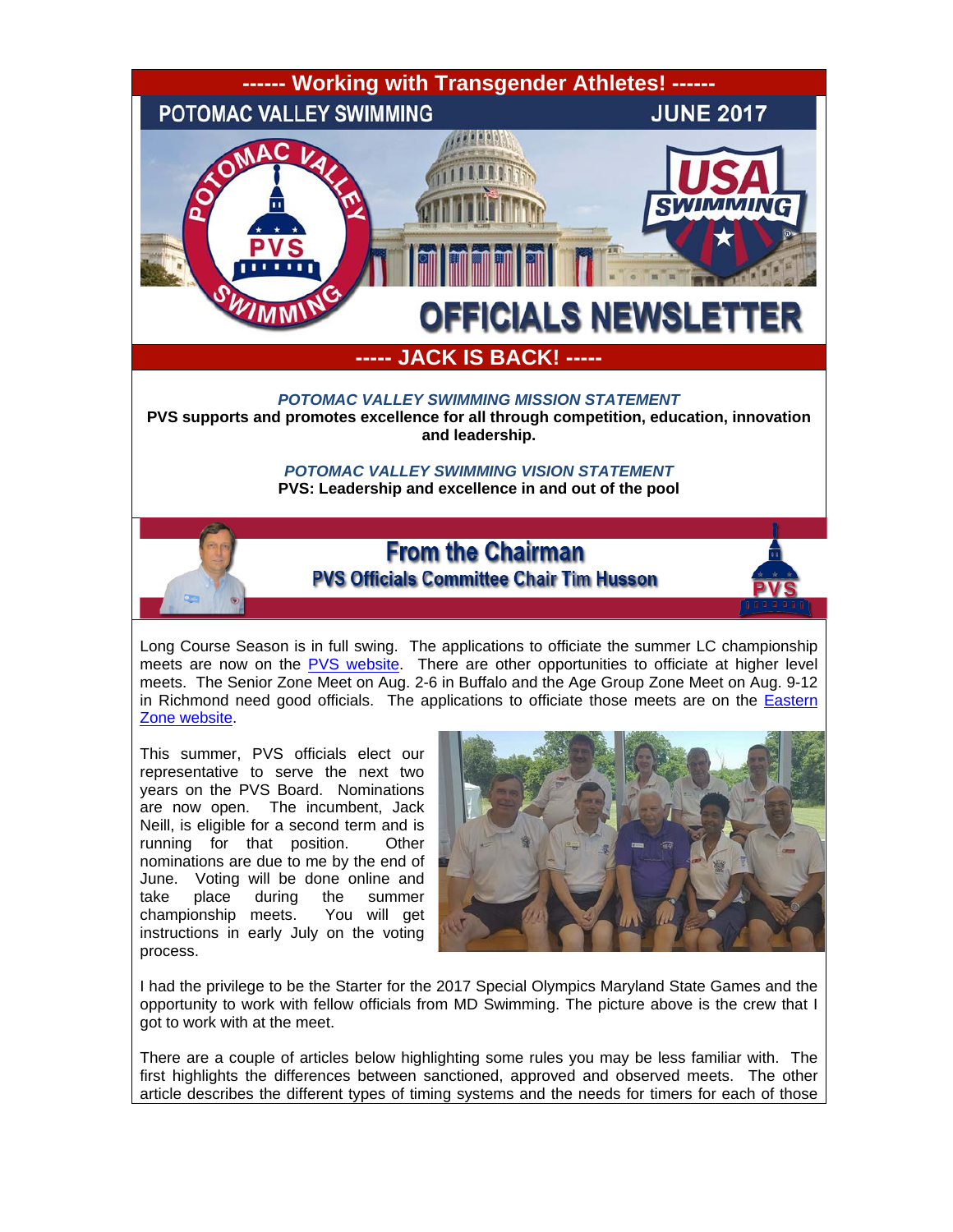timing systems.

I hope to see you on deck at one of the meets this summer. Thank you for your volunteer service that allows swim meets to take place in Potomac Valley.

Tim Husson

[OfficialsChair@pvswim.org](mailto:OfficialsChair@pvswim.org)

![](_page_1_Picture_4.jpeg)

Last month I had the pleasure of attending the Central Zone officiating workshop. On Friday evening I attended a clinic on diversity. What an eye opener! I was personally not familiar with many of the topics that were covered during the workshop, I thought it might good opportunity to share some of the information with our officiating community. While it is not something that we discuss every day, it is something that is an important part of our swimming community and it needs to be discussed more.

The first thing that happened in the workshop was that it became a safe space. That was very important to me as I had lots of questions and this allowed me to ask them without the fear of offending someone.

I learned that our great sport is leading the way in welcoming all who want to participate. USA Swimming has a Diversity & Inclusion Mission that says:

*USA Swimming is committed to a culture of inclusion and opportunity for people of diverse backgrounds, including, but not limited to, race, age, income, ethnicity, religion, gender, gender expression, and sexual orientation.*

Our policy that states:

**The USA Swimming Code of Conduct prohibits discrimination against any member or participant on the basis of age, gender, race, ethnicity, culture, religion, sexual orientation, gender expression, genetics, mental or physical disability, or any other status protected by federal, state, or local law (304.3.3).**

All of the information that is included in this article comes from a guide that was created by USA Swimming to help coaches, parents and clubs provide a safe and inclusive environment for all of its athletes. The guide was created due to growing requests from our membership to provide resources and tools to help navigate this topic. It can be downloaded at: [https://www.usaswimming.org/articles-landing-page/2017/02/17/diversity](https://www.usaswimming.org/articles-landing-page/2017/02/17/diversity-inclusion-information)[inclusion-information.](https://www.usaswimming.org/articles-landing-page/2017/02/17/diversity-inclusion-information)

## **Creating a Safe Space**

Teams can foster an inclusive environment by creating policies that prohibit discrimination on the pool deck, in locker rooms and at meets.

The Safe Sport section of this LGBTQ Cultural Inclusion Research Guide (page 28)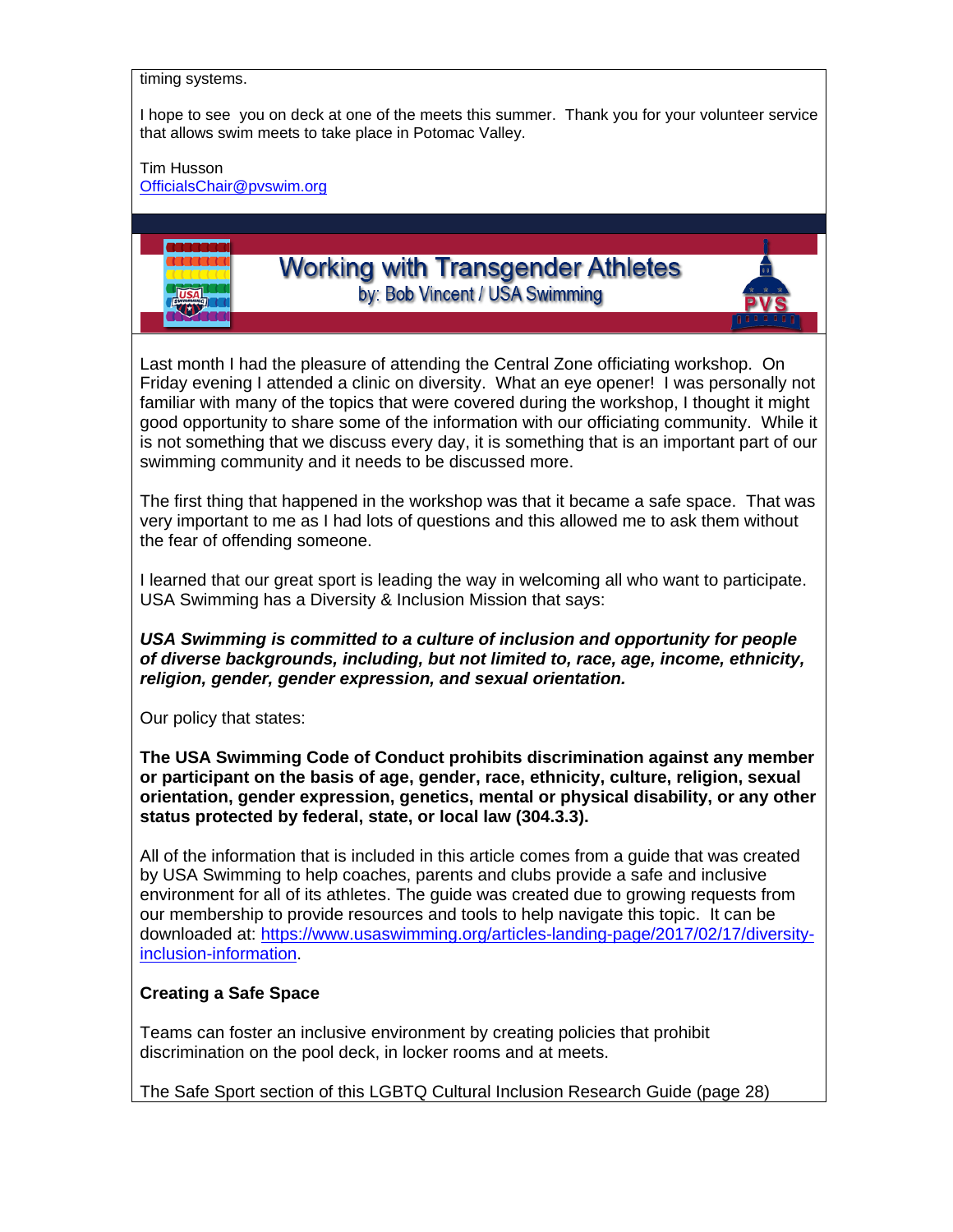provides information on model locker room protocol your team can adopt.

We encourage clubs to also insert LGBTQ specific language into their existing code of conduct and anti-bullying policy. Model policies with this language can be found on USA Swimming's Diversity & Inclusion resources page: [www.usaswimming.org/diversity.](http://www.usaswimming.org/diversity)

Here are a few things to consider when creating or updating team policies:

• Evaluate your current policy. Does the policy protect against bullying in general? Does it specifically protect against LGBTQ-based harassment?

• Designate someone to train members of your team about LGBTQ issues, the new policy, and ways to stop inappropriate behavior. Make sure this person is either already trained or can be trained on LGBTQ inclusion.

• If you or members of your staff are uncomfortable having this educational discussion, ask someone from your local LGBTQ resource centers to help. University advocacy groups are also a good place to get started or contact a USA Swimming Diversity and Inclusion staff member: [inclusion@usaswimimng.org.](mailto:inclusion@usaswimimng.org)

• Use LGBTQ specific language to update your team's policies, code of conduct and anti-bullying policy.

Prohibit harassment based on gender identity, gender expression, and an athlete's decision to break gender norms.

• Include specific examples of what might constitute harassment based on sexual orientation, gender identity, or gender expression (i.e. demeaning or inappropriate language, bullying, etc.).

• Communicate often with your parents and swimmers and give them contact information to reach out with follow up questions.

• Always strive to create a safe, open dialogue with your team.

\**Recommendations based on the "Best Practices: Creating an LGBT- inclusive School Climate" factsheet by Teaching Tolerance12*

For more information on transgender athletes, please take the time to read the guide and become educated. A special thank you to USA Swimming for providing the education on this important topic. While it is not a topic that is often easily discussed, we all need to acknowledge, as our sport has done, that it is a important and we need to be educated on it.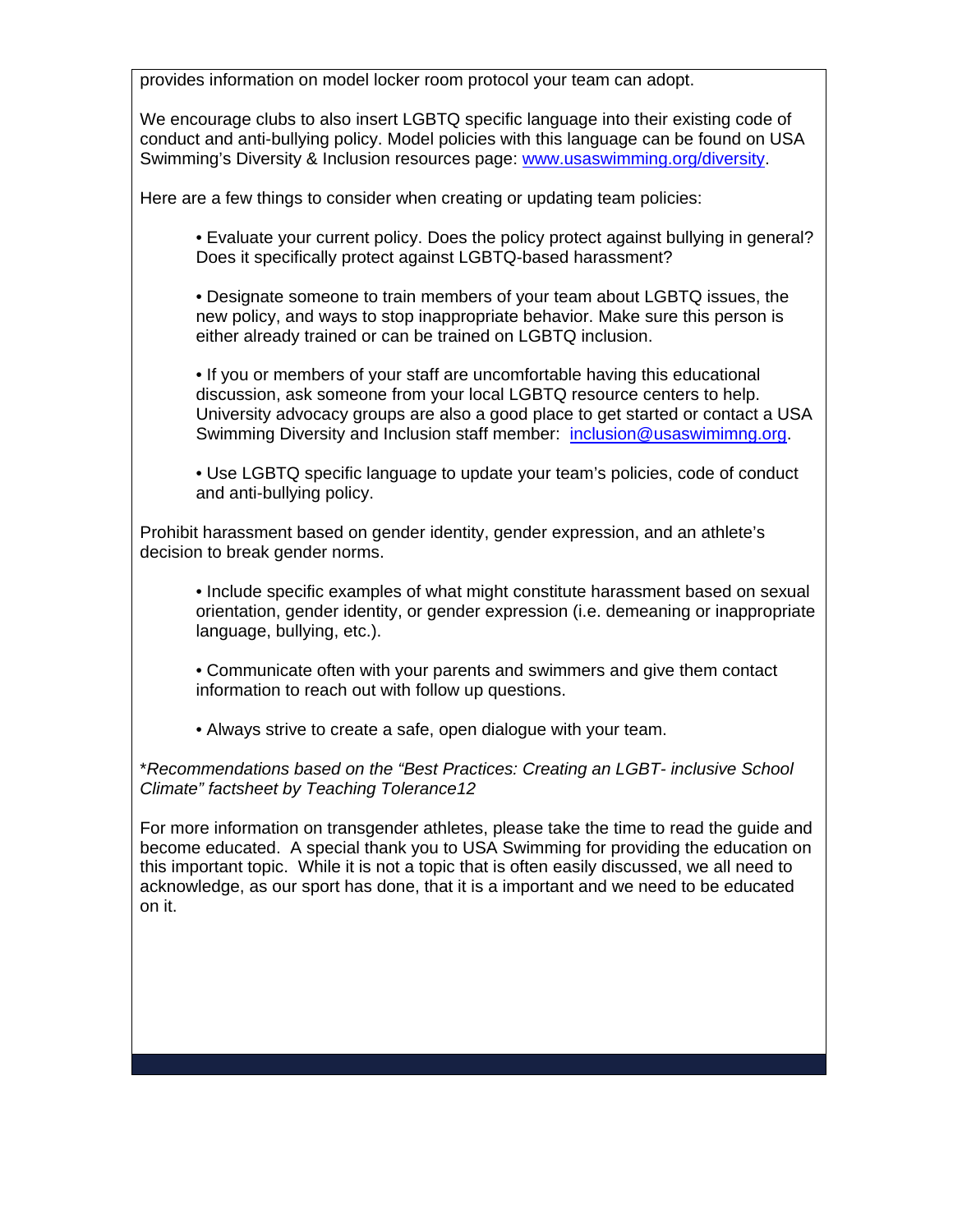## **Sanctioned, Approved and Observed Meets** by: Tim Husson

All USA Swimming competitions must be sanctioned (Rule 202). The Local Swim Committee (LSC) is responsible for issuing the sanctions on behalf of USA Swimming. There are three different types of sanctions issued by PVS: Sanctioned, Approved, and Observed.

Sanctioned meets (202.4 and 202.5) are meets run under USA Swimming rules and for USA Swimming athlete members only. Most PVS meets are sanctioned meets. They can be open meets, invitational meets (closed to only invited clubs), tri meets (three teams), dual meets (two teams) or intrasquad meets (one team).

Approved meets (202.6) are meets that are run under USA Swimming technical rules but include swimmers that are not USA Swimming members. The officials must be USA Swimming officials. YMCA invitational and championship meets are examples of approved meets. The meets are approved so that the times for swimmers that are USA Swimming members can be loaded into the USA Swimming SWIMS database and can be used for USA Swimming purposes. The Black History Month Meet in February is another example of an approved meet. Municipal and recreation teams that include non-USA Swimming athletes attend this meet.

Observed meets (202.7) are meets that are run under technical rules of another organization, such NCAA (college), NFHS (high school) and USMS (masters). Swims by USA Swimming athletes that conform to USA Swimming technical rules can be used for USA Swimming purposes. This is accomplished by having USA Swimming officials "observe" the swims. The USA Swimming officials can also be used as association officials for the meet if they have dual certifications, but there can also be separate association and observing officials.

At observed meets, a swim could be legal for the meet, but not legal for USA Swimming. This may occur in events where the USA Swimming and association rules differ, for example Backstroke events in a high school meet. The rule differences between the various organizations are [summarized](https://docs.wixstatic.com/ugd/8c869c_6c49a0046b114c428d8f4ec5453228e5.pdf) on the [Our Kids Initiative](https://www.ourkidsinitiative.org/) website.

As officials, sanctioned and approved meets are no different to us. Observed meets are different in that the only events that have to be observed by the USA Swimming observers are those with the rule differences. If you are interested in finding out more about the PVS sanctioning process and the conditions of obtaining a sanction, refer to USA Swimming Rule 202 and the PVS Policy & Procedures Manual.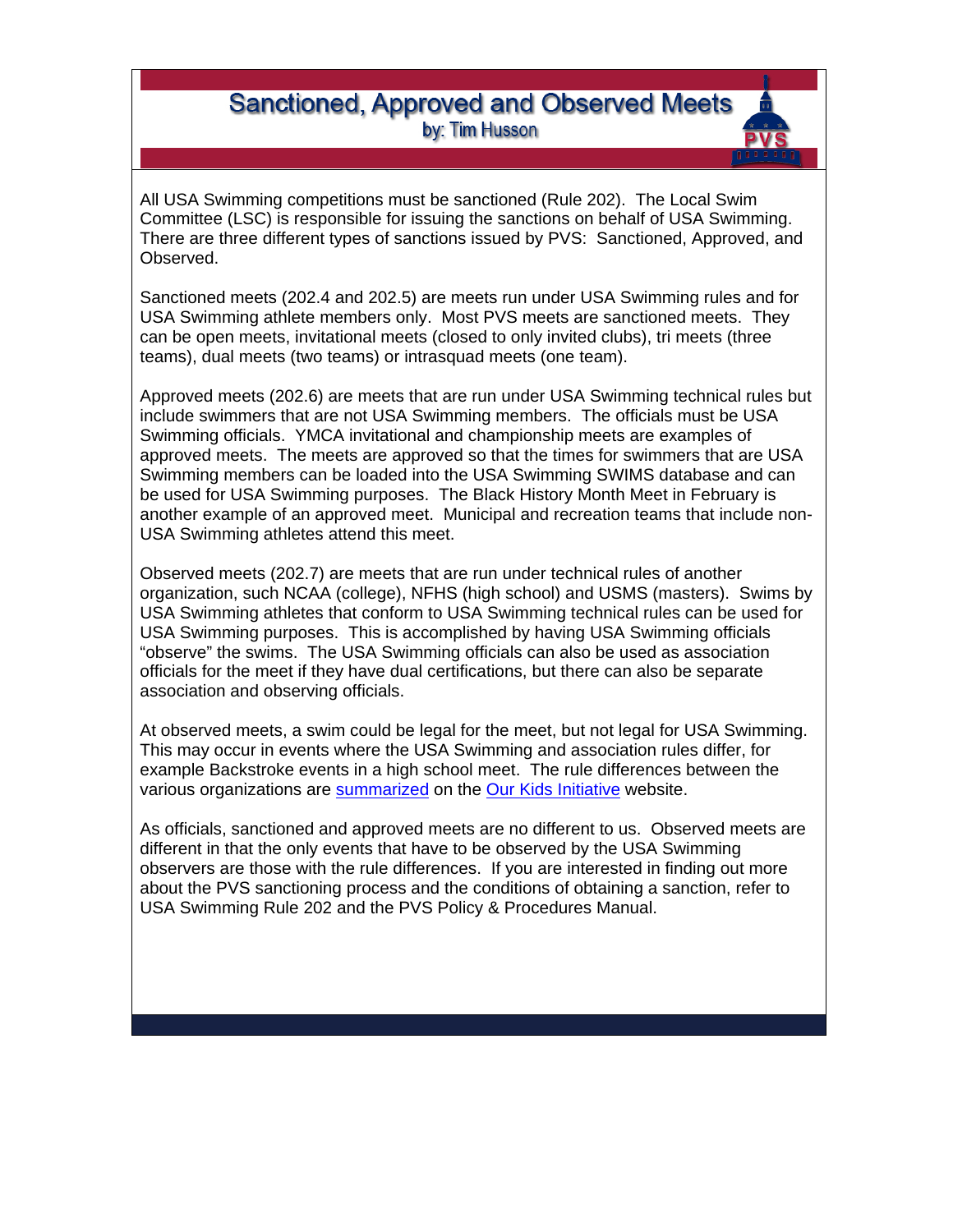![](_page_4_Picture_0.jpeg)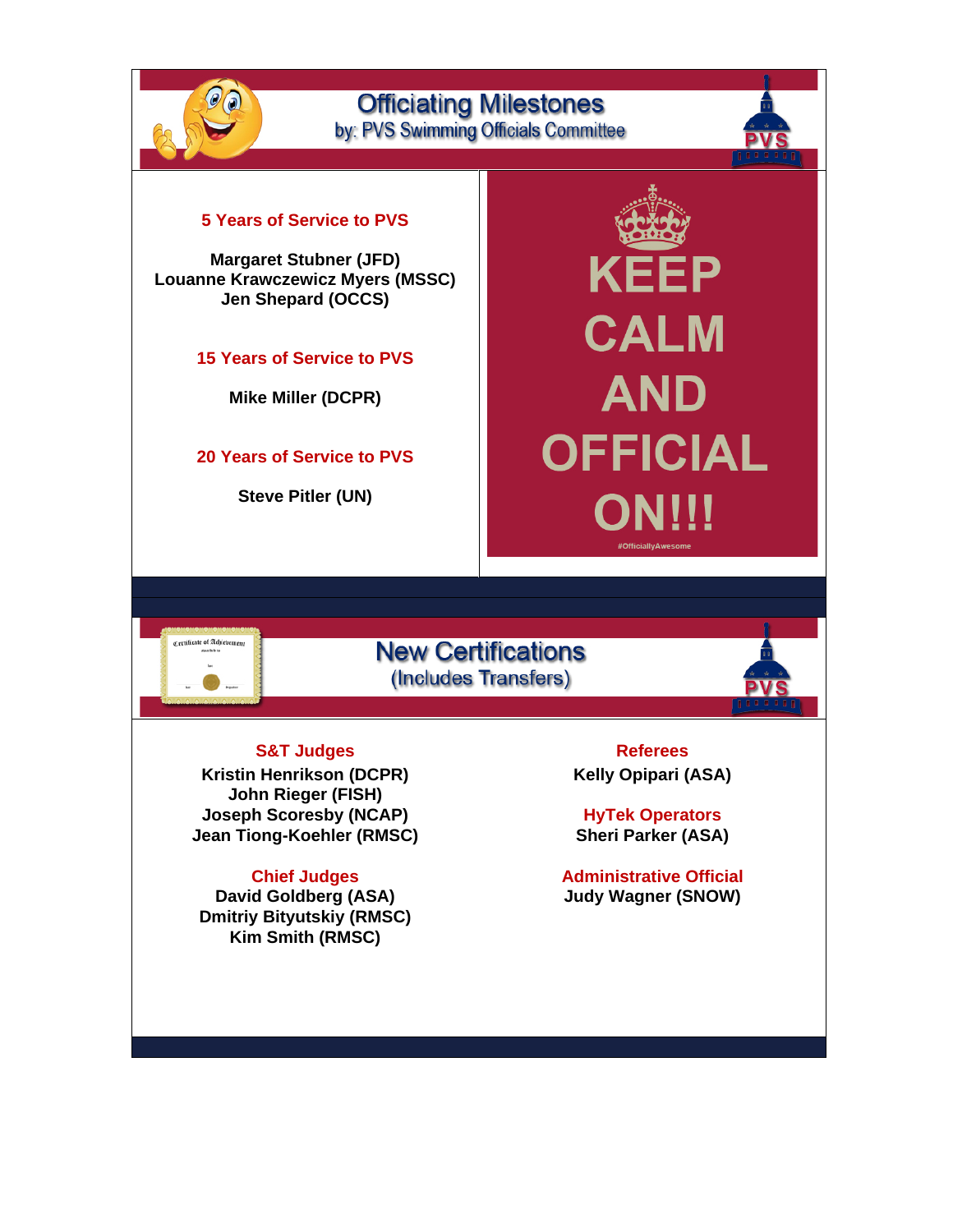![](_page_5_Picture_0.jpeg)

![](_page_5_Picture_1.jpeg)

USA Swimming devotes three pages in the rulebook to timing rules (102.24). If you are not an administrative official, you may not be familiar with those rules that we use to determine the official time for each swimmer.

There are three types of timing systems that can be used, and except for World, American or US Open records which require automatic timing, any of the three can be used for a meet. Each of the three timing systems, automatic, semi-automatic and manual has different requirements for the number timers.

**Automatic Timing:** This is the type of timing used at most PVS meets. Timers are used to operate the required backup timing systems (semi-automatic and manual)

**Requirements:** When Automatic Timing is used as the primary system, a minimum of one timer is required to operate both the secondary (button) and tertiary (stopwatch) backup systems.

**Guidelines:** The recommendation is for two timers; one timer operates a stopwatch and button, the other timer operates a button and handles the clipboard.

**Semi-Automatic Timing:** This type of timing uses an electronic timing system without touchpads. The primary timing system is buttons, with stopwatch backup.

**Requirements:** When Semi-Automatic Timing is used as the primary system, a minimum of two buttons is required. Each must be operated by a separate timer. A backup consisting of at least one stopwatch is required.

**Guidelines:** The recommendation is for two timers; one timer operates a stopwatch and button, the other timer operates a button and handles the clipboard.

**Manual Timing:** This type of timing uses stopwatches only.

**Requirements and Guidelines:** When using Manual Timing, three stopwatches per lane are required, each operated by a separate timer. One of the timers also handles the clipboard.

In practice at PVS meets, unless Manual Timing is the primary timing system, the guideline is for two timers on each lane, one timer operates a stopwatch and a button, the other timer operates a button and handles the clipboard. This recommendation meets the requirements of USA Swimming rule 102.24 – a backup consisting of a minimum of one stop watch - and gives each timer a manageable task. Having to operate a backup button, a stopwatch, and handle the clipboard is too much to ask of a single timer, particularly when doing dive-over starts with a 15 sec. heat interval. With each timer being asked to perform only two tasks, each task is completed with improved accuracy and less stress on the timers – the results are generally two good button times and one good watch time.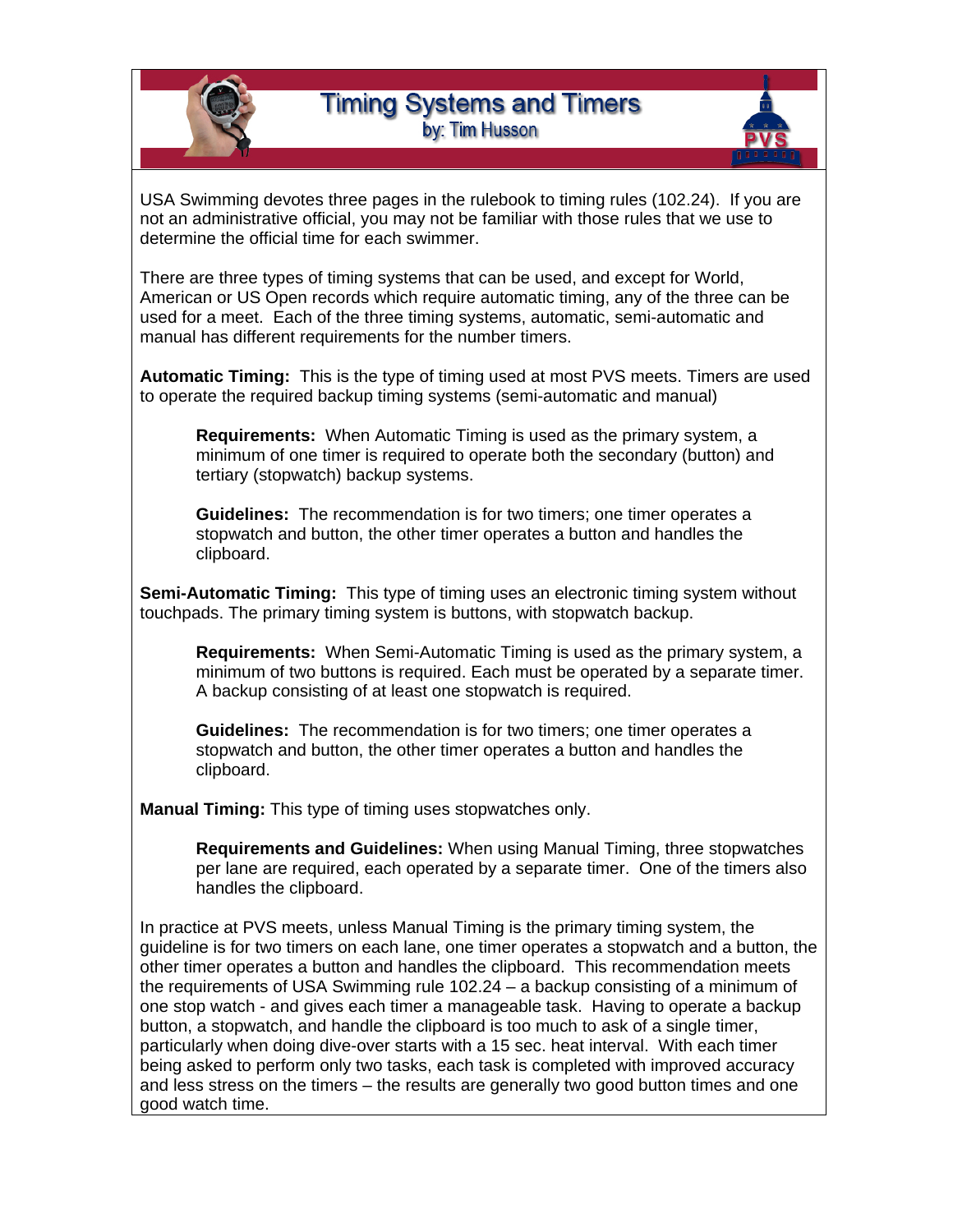![](_page_6_Picture_0.jpeg)

## **Other Officiating Opportunities**

You say there just aren't enough PVS meets to fill your weekend schedule? Our area is home to swim meets sanctioned by several other organizations, such as NCAA, NFHS (high school), or U.S. Masters Swimming. And they all need officials. In this installment we'll take a look at masters and collegiate swimming.

In swimming, masters simply means 18 and older. U.S. Masters Swimming supports and encourages competition, although more than half of its 60,000 members are fitness swimmers who do not compete. Like USA Swimming, USMS is organized into Local Swimming Committees, including the Potomac Valley LMSC, whose 32 clubs host numerous meets each year. A typical Masters meet will include swimmers of all ages and ability levels. Individual swimmers compete within age groups (25–29, 30–34, 35– 39, 40-44, and so on at 5-year increments). It's not uncommon to see competitors in their 80s or 90s.

U.S. Masters Swimming recently announced a certification program for officials, but USMS certification is not required for currently certified USA Swimming, NCAA, NFHS, or YMCA officials to work USMS meets. There are several differences between USA-S rules and Masters rules; these differences can be found in the back of the USA-S rulebook. Host clubs typically contact a Referee who in turn contacts other officials to assemble the crew. Masters meets can be either short- or long-course.

The D.C. area includes a number of colleges and universities who participate in Division 1, 2 or 3 NCAA swimming competition. Their meets (nearly always short-course yards) are highly competitive, and are always very loud and very spirited. The NCAA swim season runs from September to the National Championships in March.

Since 2015, the NCAA has partnered with USA Swimming to register swimming and diving officials. USA Swimming officials can take the test (based on the NCAA rulebook) on the USA Swimming website—yes, the test includes questions on diving. Pass the test and you are registered as an NCAA swimming official (no differentiation in position, you're expected to be ready to fill any position, from turn judge to referee).

The NCAA updates its rulebook every two years, so rule changes can only occur every other year. The USA-S and NCAA rules are nearly similar, but again there are a few notable differences between the two rulebooks. For most meets, the host institution or conference decides how many officials are required and hires them accordingly, again relying on the Referee to assemble the crew.

At a Masters or collegiate meet you'll likely be asked to wear several hats simultaneously, for instance serving as both Starter and S&T Judge. But officiating at these meets can add a new perspective to your understanding of and appreciation for the sport of swimming. I highly recommend it!